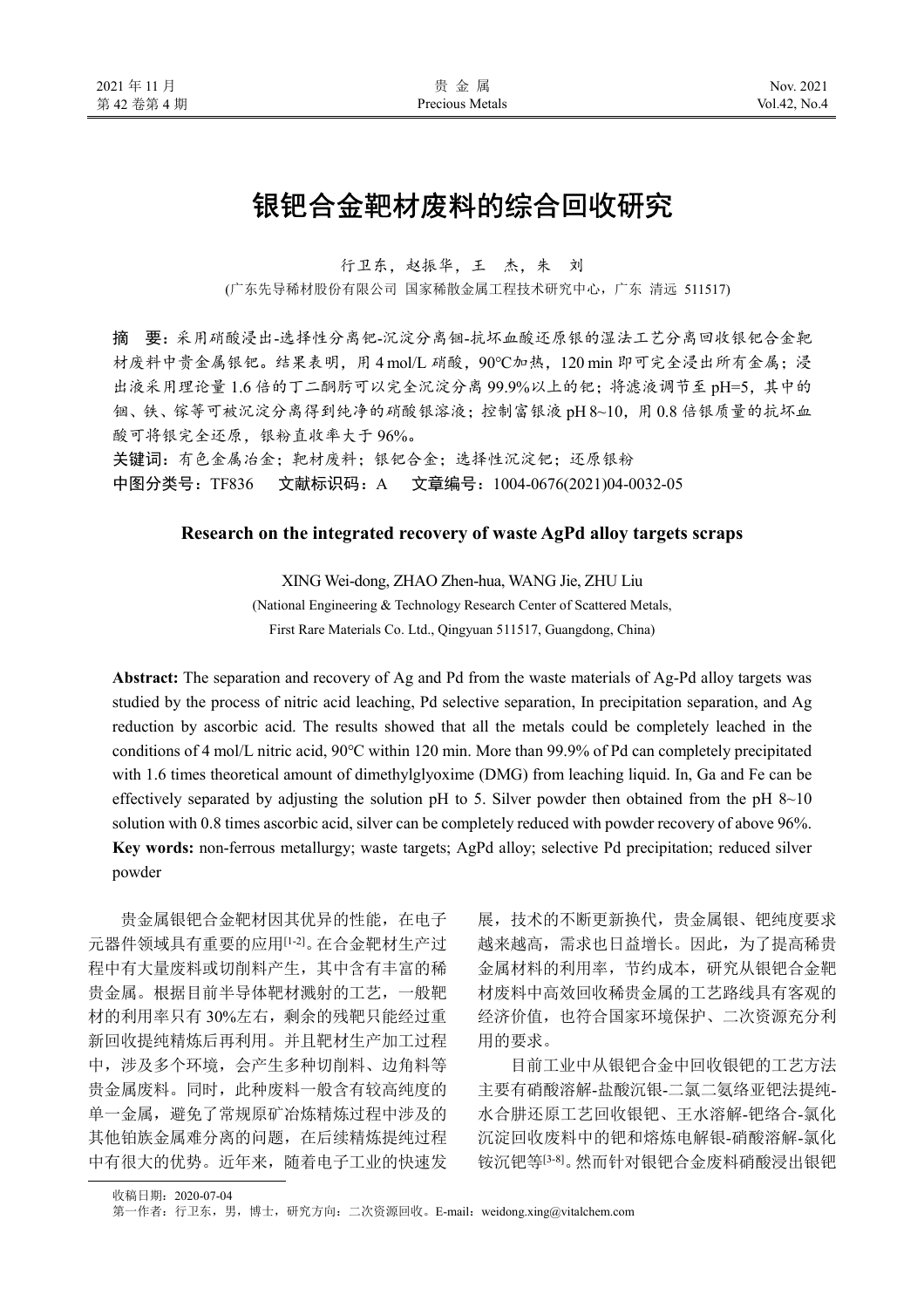液,在氯化沉银过程中,因产生微米级氯化银沉淀 容易包覆或者裹挟其他贵金属离子,从而造成其他 贵金属的分散而损失,且后期需要多次清洗、重新 溶解等过程,都会产生大量废水,造成环境压力。 电解回收银过程中,也需要多次铸造、电解阳极板, 且银电解不彻底,得到富含贵金属阳极泥仍需进一 步回收其中的贵金属,过程繁琐,回收时间长,设 备要求高。

本文提出采用硝酸浸出,丁二酮肟分离钯,沉 淀分离铟镓,抗坏血酸还原银粉的工艺针对银钯合 金靶材废料中的贵金属银钯进行分离回收,同时富 集有价稀散金属铟镓。

# **1** 实验

## **1.1** 材料及仪器

实验所用的原料为某公司银钯铜锗合金靶材生 产加工中的切削料和边角料约 2 kg, 含银 99%、钯 0.5%,其他杂质金属主要为铟、铜、锗、镓等。主 要试剂硝酸(68%)、碳酸钠(99%)、丁二酮肟(DMG, 99%)、盐酸(35%)、氨水(14%)等均为市售分析纯试 剂,实验用水为蒸馏水。主要使用的回收器材有玻 璃器皿、加热套、搅拌机、真空抽滤机、温度计、 干燥箱、pH 计等。各元素浓度的测定使用电感耦合 等离子体原子发射光谱仪(ICP-AES,德国斯派克 ARCOS 型)。

## **1.2** 实验原理及方法

## 1.2.1 靶材废料预处理

银钯合金靶材废料熔炼过程中采用氧化铝坩 埚,因而其切削料和边角料等含有少量氧化铝、氧 化硅以及机加工过程中引入的加工用油等,直接浸 出后会影响浸出液的过滤分离效率及得到银粉的纯 度。因此,该合金废料及边角料先用稀氢氧化钠溶 液加热,清洗除去表面残留的机油、氧化铝和氧化 硅等杂质。用水洗净后烘干备用。

## 1.2.2 浸出及分离

取一定量预处理后的银钯合金靶材废料,用硝 酸加热浸出。浸出结束后,用真空抽滤机抽滤分离。 向浸出液中添加丁二酮肟(10 g/L)选择性沉淀钯,根 据钯沉淀前后溶液中浓度的差异得到钯的沉淀率。 钯盐沉淀过滤得到的滤液为富银液,用氨水调节溶 液 pH 4~8 选择性沉淀分离铟、铁、镓等金属,并通 过测定(高含量银采用容量法测定)沉淀前后溶液中 各金属元素的浓度,根据其差异计算对应金属沉淀 率。向过滤得到的滤液中添加抗坏血酸,还原得到

银粉。富钯渣用盐酸-氯酸钠浸出,钯浸出液浓缩富 集后待回收。流程如图 1 所示。



## 图 **1** 从银钯合金靶材废料中分离回收银钯的工艺流程

Fig.1 The flowsheet for the separation and recovery of Ag and Pd from the waste AgPd alloys targets

#### 1.2.3 还原回收银粉

杂质分离后的分离的硝酸银液通过添加氨水调 节溶液 pH 到 8~10 后过滤少量不溶物,滤液在常温 搅拌条件下缓慢添加还原剂抗坏血酸进行还原制备 银粉,还原制备的银粉经过体积比 1.5~2 倍纯水洗 涤 3 次后洗液接近中性后烘干,烘干后的银粉在温 度 900℃~1000℃中频感应熔炼炉中进行熔炼,得到 银锭。

# **2** 结果与讨论

## **2.1** 碱液洗涤预处理

取若干银钯合金靶材废料置于烧杯中, 按照液 固比 5:1 加入 50 g/L NaOH 溶液进行预处理清洗。 浸出温度控制在 90℃左右,浸出时间 2 h。冷却后 过滤,用蒸馏水洗涤合金废料至中性,得到的碱浸 液成分如表 1 所列。碱浸液可循环使用,当金属离 子达到一定浓度时进行回收。

# 表 **1 NaOH** 溶液预处理银钯合金靶材废料后液成分

Tab.1 Chemical composition of the solution of waste AgPd alloy

| targets scraps by pretrated by NaOH | /(mg/L)                       |  |  |  |  |
|-------------------------------------|-------------------------------|--|--|--|--|
|                                     | 元素 Ag Al Cu Fe Ge Mg Pd Si Zn |  |  |  |  |
|                                     | 浓度 <1 1380 1 2 19 <1 <1 20    |  |  |  |  |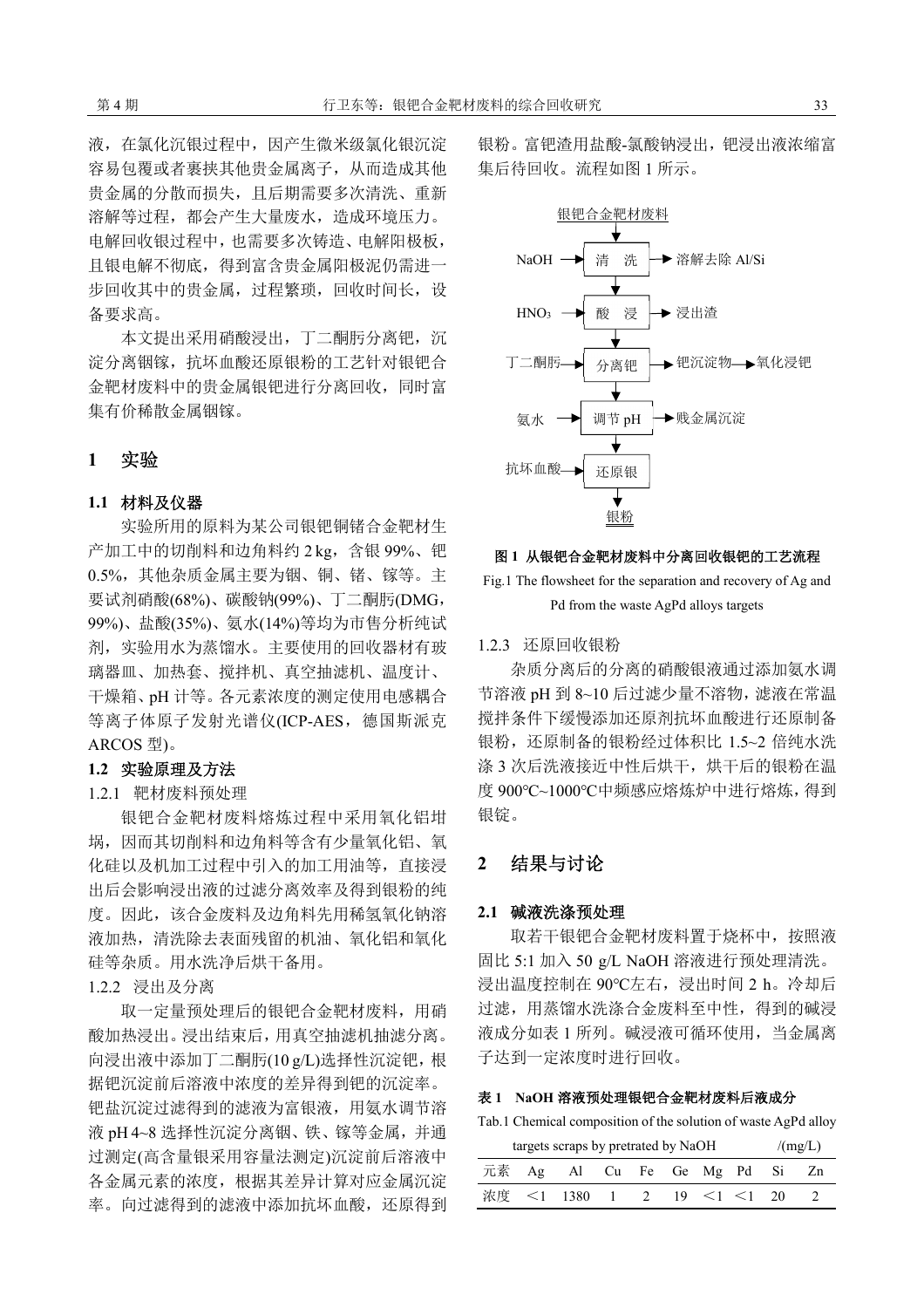# **2.2** 硝酸浸出过程

取一定量预处理后的合金废料,以液固比 3:1 加入 4 mol/L 的 HNO<sup>3</sup> 溶液,在 90℃浸出,考察不 同浸出时间对物料中各金属元素浸出率的影响,结 果如图 2 所示,最优条件浸出后,滤液中金属浓度 列于表 2 (银浓度采用滴定法检测)。



## 图 **2** 浸出时间对物料中金属浸出率的影响

Fig.2 Effect of leaching time on the leaching percentage of metals

#### 表 **2** 硝酸浸出液中金属元素浓度

Tab.2 Concentration of metal elements in the HNO<sub>3</sub> leaching

|                                         | solution |    |                |    |      | /(mg/L) |     |
|-----------------------------------------|----------|----|----------------|----|------|---------|-----|
| 元素                                      | $Ag^*$   | Al | Cu             | Fe | Ga   | Pd      | In. |
| 浓度                                      | 197.2    |    | $\leq 1$ 755 1 |    | - 78 | 1078    | 870 |
| $\star \Lambda$ $\sim$ $\sim$ $/\Gamma$ |          |    |                |    |      |         |     |

\*Ag:  $g/L$ 。

从图 2 可以看出, 当浸出时间 30 min 时, 约有 50%的铟讲入硝酸溶液,银浸出率约 30%, 钯的浸 出率 24%左右。随着时间的延长,各金属元素的浸 出率都快速增大。当浸出时间延长到 90 min 时,银、 铟、铜的浸出率溶液已经超过 95%,钯浸出率也超 过 90%; 继续延长浸出时间到 120 min 时, 全部金 属的浸出率基本稳定在 99.9%以上,溶液底部只有 微量黑色渣约 0.2 g,溶液 pH 为 0.22。由表 2 数据 可见,硝酸浸出过程中,物料基本可以全部溶解, 银、钯、铜和铟的浸出率均大于 99.9%。

#### **2.3** 选择性分离钯过程

# 2.3.1 丁二酮肟分离钯

将硝酸浸出液加热至 45℃,在搅拌条件下加入 丁二酮肟,有黄色絮状的钯沉淀生成。丁二酮肟加 入量与理论量的比率为 *R*,考察丁二酮肟加入量对 硝酸浸出液中钯沉淀率的影响,结果如图 3 所示, 选择性沉淀钯之后滤液成分如表 3 所列。



the precipitation percentage of Pd

#### 表 **3** 硝酸浸出液选择性沉钯后液中金属离子浓度

Tab.3 Concentration of metals in the HNO<sub>3</sub> leaching solution

|              | after precipitating Pd | /(mg/L) |               |    |     |     |  |
|--------------|------------------------|---------|---------------|----|-----|-----|--|
| 元素           | $Ag^*$                 | Al Cu   | Fe            | Gà | Рd  | In. |  |
| 浓度           | $196.9 \leq 1$ 720     |         | $\mathcal{R}$ | 74 | < Ι | 874 |  |
| *Ag: $g/L$ . |                        |         |               |    |     |     |  |

从图 3 中可以看出,当丁二酮肟是理论量的 1.2 倍时,钯的沉淀率约为 60%;*R* 由 1.2 逐渐升高到 1.6 时,钯沉淀率快速增长至 99%以上;继续增加丁 二酮肟用量, 钯沉淀率基本保持恒定。同时, 在整 个钯沉淀过程中,随着丁二酮肟加入量由理论量的 1.2 倍升高到 2 倍时,溶液中银浓度前后变化计算 可知沉淀钯盐中夹杂的银由 0.1%缓慢升高至0.4%, 也可能由于银溶液浓度过高,滴定法检测浓度有微 量变化导致。因此为了有效地分离钯银,选择丁二 酮肟加入量为理论量的 1.6 倍为最优条件。根据表 3 数据,丁二酮肟加入后,溶液中钯浓度降低到小 于 1 mg/L, 钯在沉淀分离过程夹杂了少量银、铜、 镓,导致其浓度稍有降低。

# 2.3.2 沉淀物中氧化浸出钯

通过选择性沉淀得到的钯沉淀物先用沸水煮洗 除去沉淀中夹带的少量硝酸银, 钯盐沉淀经过滤后 采用盐酸-氯酸钠氧化浸出钯,盐酸浓度 5 mol/L,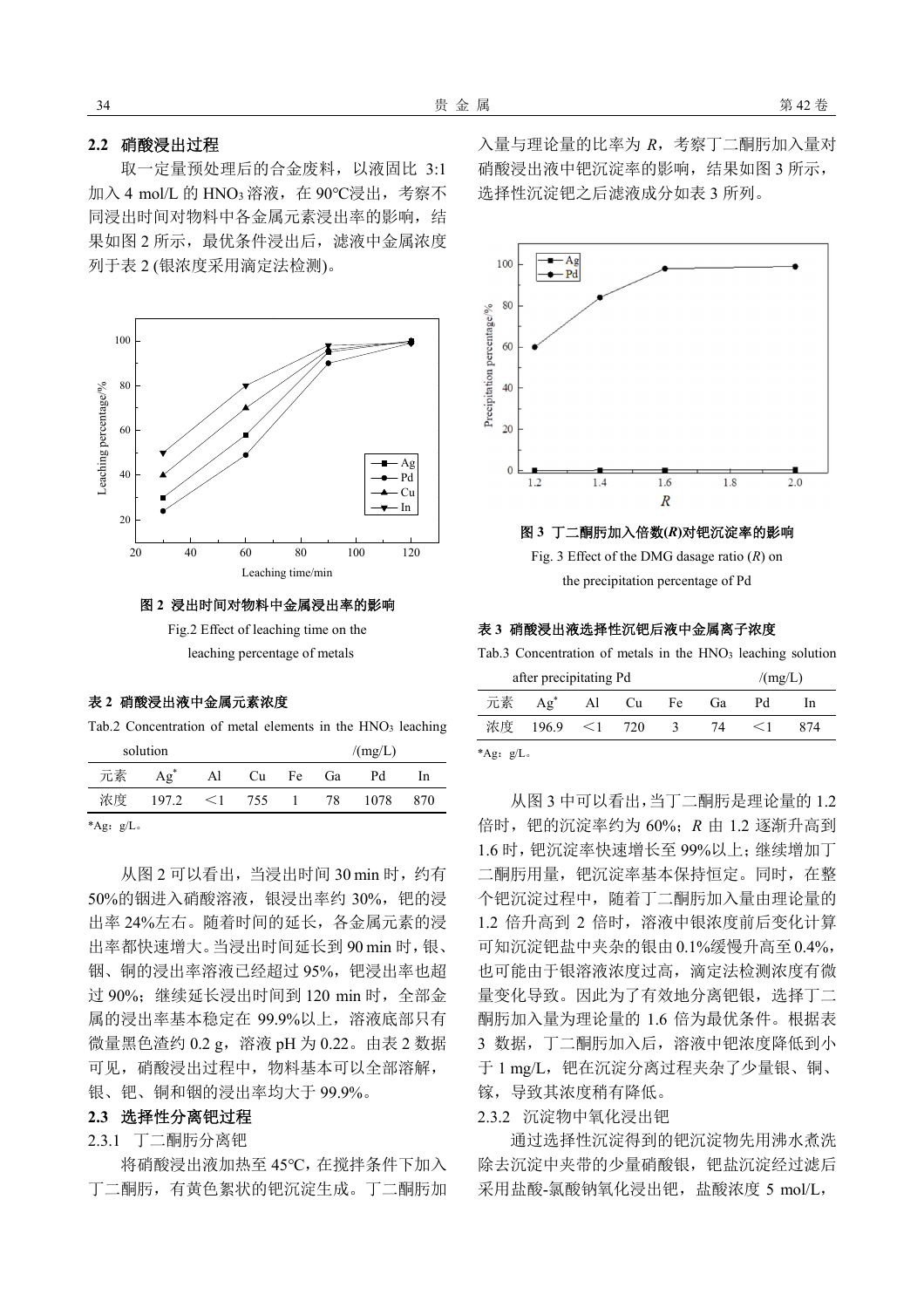

Fig.4 Effect of leaching time on the leaching percentage of Pd

从图 4 可以看出,随着浸出时间的延长, 钯的 浸出率不断升高。当浸出时间为 30 min 时, 钯浸出 率只有 50%左右, 当时间逐渐延长到 3 h 时, 钯浸 出率增长到 99%以上;再延长时间,浸出率基本保 持恒定。浸出 4 h 后得到的浸出液成分如表 4 所列, 钯盐中有少量银、铜和铁夹杂,需要进一步提纯分 离回收钯。

#### 表 **4** 含钯沉淀经盐酸**-**氯酸钠浸出 **4 h** 后浸出液成分

Tab.4 Composition of solution leached by HCl-NaClO<sub>3</sub> for 4

|    | hours of Pd precipitate |    | /(mg/L) |     |      |  |
|----|-------------------------|----|---------|-----|------|--|
| 元素 | Aφ                      | Сu | Fe i    | Gìa | Рd   |  |
| 浓度 | 16                      |    | ıΩ      |     | 5097 |  |

## 2.3.3 选择性沉淀分离铟

分离钯后的溶液还有少量杂质铜、铁、镓和铟 等,如果直接还原硝酸银制备银粉,溶液中金属铟、 铁和镓会夹杂在银粉中,而铜也会被还原影响其纯 度。因此采用氨水作为沉淀剂进行选择性沉淀分离 以上杂质金属,溶液 pH 对金属杂质的沉淀率影响 如图 5 所示。

从图 5 中可以看出,当溶液 pH 调节到 1.5 时, 约 40%的镓和 51%的铟沉淀进入渣中;当 pH 调节 到 3.2 时,98%以上的铟和镓已经进入渣中,同时, 溶液中铜液开始缓慢沉淀;继续调节溶液 pH 到 5,



铟、镓和铁沉淀率基本保持恒定,铜离子沉淀还继 续升高,考虑到再升高 pH 溶液中的镓会复溶进入 溶液,并且银离子液开始沉淀。在调节溶液 pH 的 过程中,有雪花状白色悬浮沉淀生成,随着溶液 pH 的不断升高,铟、镓、铁沉淀越来越多,而溶液中 沉淀逐渐变成黑色。因此,溶液 pH 控制在 4,得到 的氢氧化铟沉淀主体为铟,同时含有有一定量的铜、 铁、镓等,测定如表 5 所列。

## 表 **5** 氢氧化铟沉淀分析结果

| Tab.5 The analysis results of $In(OH)$ <sub>3</sub> precipitate | $/(10^{-6})$ |      |      |       |          |                    |
|-----------------------------------------------------------------|--------------|------|------|-------|----------|--------------------|
| 元素                                                              | Aφ           | - Cu | Fe   | Сìа.  | Рd       | In.                |
| 浓度                                                              | 45           | 3400 | 1460 | - 114 | $\leq$ 1 | $6.97\times10^{5}$ |

#### **2.4** 还原制备银粉

选择性分离 Pd 及其他杂质后的硝酸银溶液继 续通过添加氨水调节 pH 至 8~10 后,得到的富银液 测定结果列于表 6。

在常温搅拌条件下,向富银液中缓慢添加抗坏 血酸,还原制备银粉。抗坏血酸用量为银质量的 0.8 倍,反应 45 min 后溶液变成清亮透明,取少量还原 后液加入到盐酸溶液中,没有白色沉淀说明银已经 还原完全。烘干后的银粉置于石墨坩埚中,在中频 炉中于 900℃~1000℃熔炼,得到表面光滑的银锭, 直收率 96%,杂质测定数据一并列于表 6。